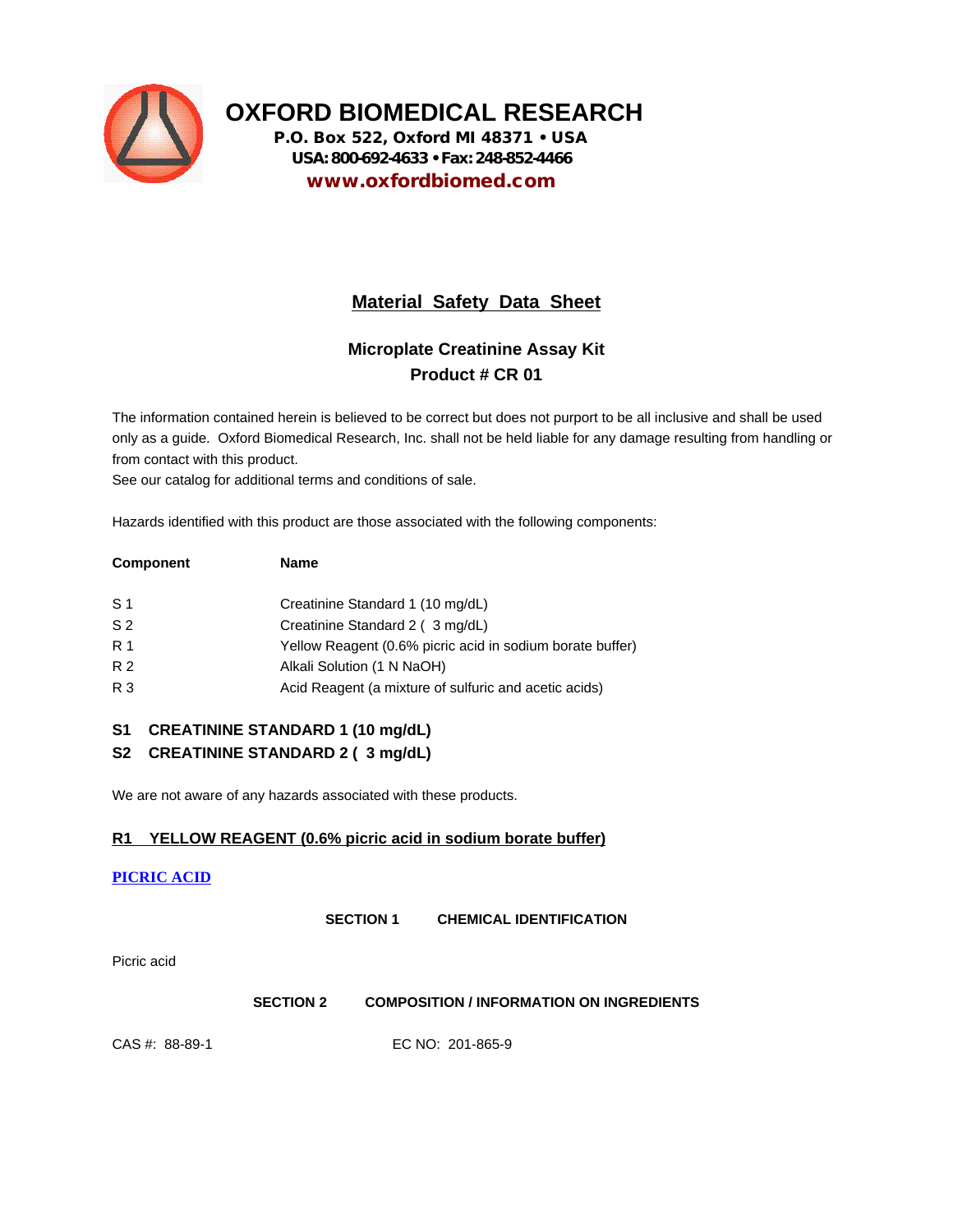

#### **SECTION 3 HAZARDS IDENTIFICATION**

Precautionary statements: Flammable Toxic Explosive when dry. Risk of explosion by shock, friction, fire or other sources of ignition. Forms very sensitive explosive metallic compounds. Toxic by inhalation, in contact with skin and if swallowed. Sensitizer Causes Irritation. Target organs: blood and kidneys Avoid contact with metals. Keep container tightly closed. Keep away from sources of ignition – No smoking. In case of contact with eyes, rinse immediately with plenty of water and seek medical advice.

Wear suitable protective clothing, gloves and eye/face protection.

### **SECTION 4 FIRST-AID MEASURES**

In case of contact, immediately flush eyes or skin with copious amounts of water for at least 15 minutes while removing contaminated clothing and shoes.

If inhaled, remove to fresh air. If not breathing give artificial respiration. If breathing is difficult, give oxygen. When swallowed, wash out the mouth with water provided the person is conscious. Call a physician. Wash contaminated clothing before reuse.

#### **SECTION 5 FIRE FIGHTING MEASURES**

Extinguishing media: Water spray, carbon dioxide, dry chemical powder or appropriate foam.

Special Firefighting procedures:

Wear self-contained breathing apparatus and protective clothing to prevent contact with skin and eyes. Flammable solid.

Use water spray to cool fire-exposed containers.

Unusual fire and explosions hazards:

Emits toxic fumes under fire conditions.

Dry material is dangerously explosive.

If material is involved in a fire, evacuate area and allow to burn. If not involved in fire, keep wet.

#### **SECTION 6 ACCIDENTAL RELEASE MEASURES**

Evacuate area.

Wear self-contained breathing apparatus, rubber boots and heavy rubber gloves

Contain spill. If solids are present, add water to the solids without stirring. Recover spilled materials into a nonmetallic water

impervious container. Keep spilled material wet with water. Do not allow to dry!

Use a spill response pad or pillow damp with water to absorb remaining spilled material. Place pads or pillows in a non-metallic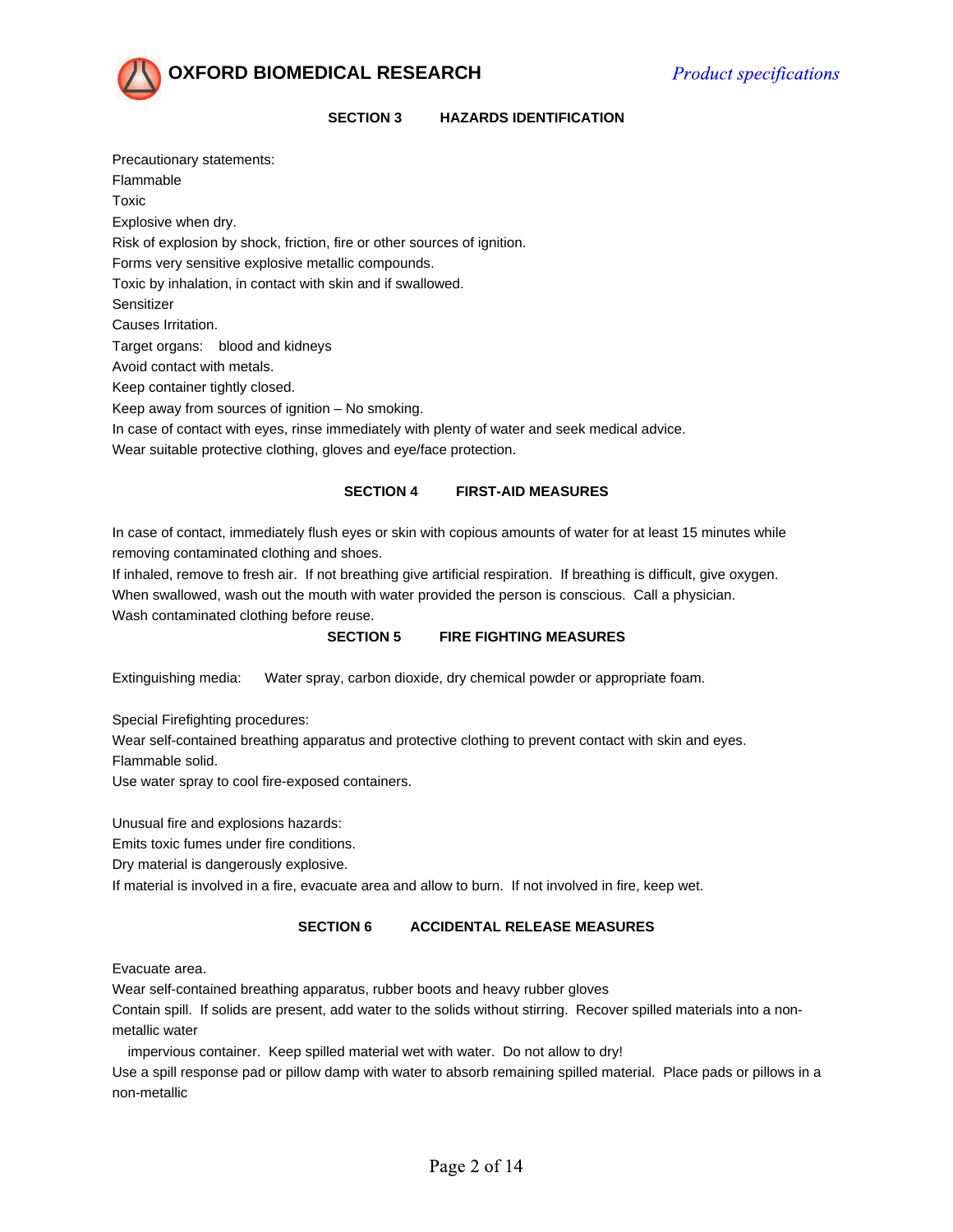

 impervious container with water added. Dispose of spilled material and absorbent pads or pillows in accordance with governmental

requirement.

Ventilate area and wash spill site after material pickup is complete.

# **SECTION 7 EXPOSURE CONTROLS / PERSONAL PROTECTION**

Wear appropriate NIOSH / MSHA-approved respirator, chemical-resistant gloves, safety goggles, other protective clothing. Safety shower and eye bath. Use only in a chemical fume hood. Do not breath dust. Do not get in eyes, on skin or on clothing. Avoid prolonged or repeated exposure. Wash thoroughly after handling. Material must be wet at all times Keep container tightly closed. Keep away from heat, sparks and open flame. Store in a cool, dry place.

# **SECTION 8 PHYSICAL AND CHEMICAL PROPERTIES**

Appearance and odor: Moist yellow powder

Physical properties: Melting point 121°C to 123°C Vapor pressure 1MM 195°C Vapor density 7.9

# **SECTION 9 STABILITY AND REACTIVITY**

Conditions to avoid: Heat and contact with metals

Incompatibilities: Strong oxidizing agents Strong Bases Reducing agents Heavy metals Heavy metal salts Ammonia

Hazardous combustion or decomposition products:

Toxic fumes of carbon monoxide, carbon dioxide and nitrogen oxides Additional Information:

Picric acid forms salts with many metals (such as lead, iron, zinc, nickel, copper, etc.) some of which are rather sensitive to heat, friction or impact and should be considered dangerously sensitive. The salts formed with ammonia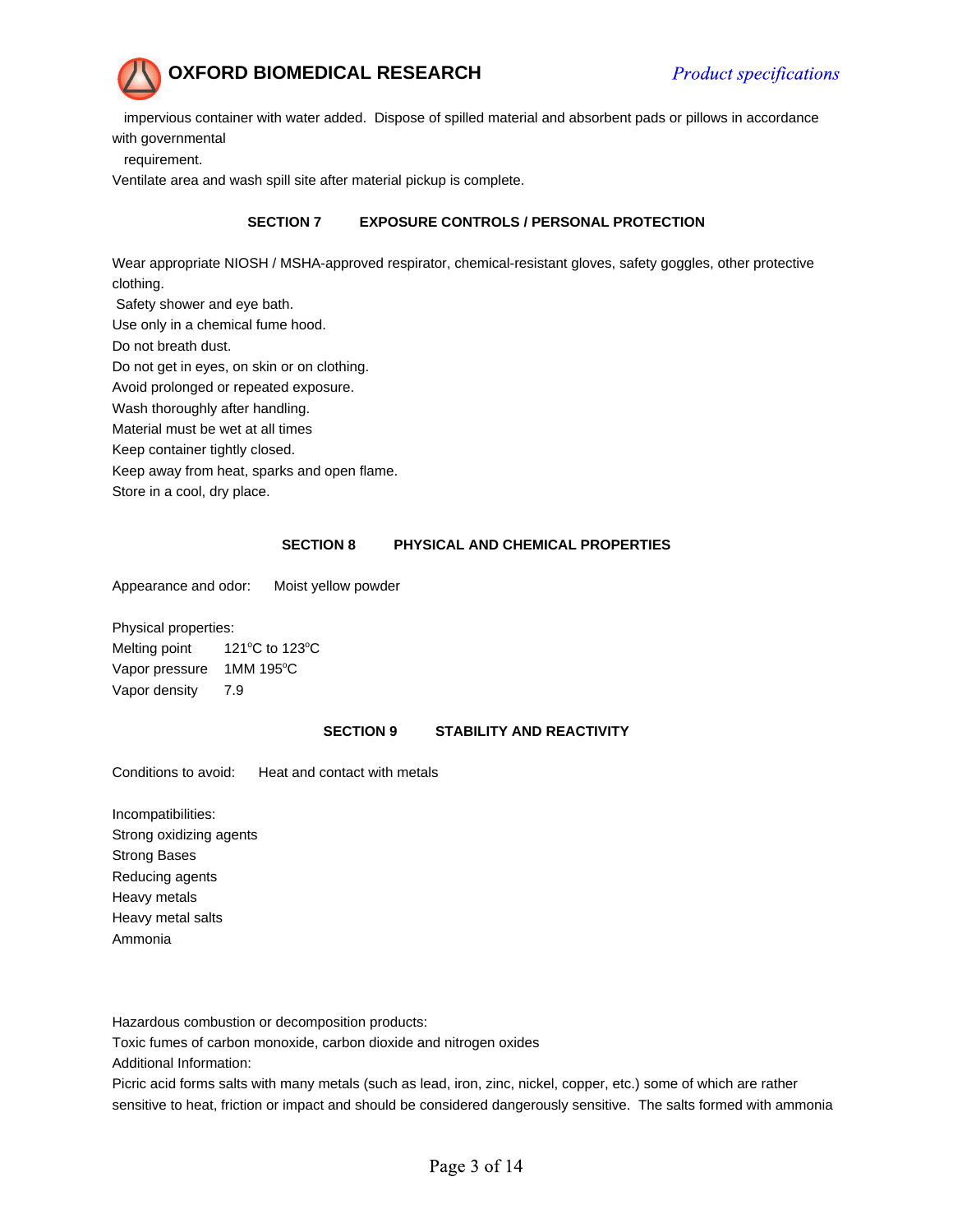

and amines and the molecular complexes with aromatic hydrocarbons are, in general, not so sensitive. Contact of picric acid with concrete floors may form the friction-sensitive calcium salt. Dry mixtures of picric acid and aluminum powder are inert. But the addition of water causes ignition after a delay dependent upon the quantity added. Storage conditions and records of purchase dates should be maintained for each container. Material older than 2 years should be disposed. Inspect and add water every six months as needed. Rotate containers to distribute water every three months.

### **SECTION 10 TOXICOLOGICAL INFORMATION**

Acute effects: Toxic by inhalation, ingestion or skin absorption. Causes eye and skin irritation. Material is irritating to mucous membranes and upper respiratory tract, May cause allergic respiratory and skin reactions. May cause discoloration of the skin Target organs are the blood, kidneys and liver

Additional information:

Picric acid dust causes sensitization dermatitis. This usually occurs on the face, especially around the mouth and the sides of the nose. The condition progresses from edema through the formation of papules and vesicles to ultimate desquamation. Inhalation of high concentrations of dust has caused unconsciousness, weakness, muscle pain and kidney problems. Swallowing picric acid may cause a bitter taste, headache, dizziness, nausea, vomiting and diarrhea. High doses may cause destruction of the red blood cells and damage to the kidneys and liver with blood in the urine.

#### **SECTION 11 DISPOSAL CONSIDERATIONS**

Contact a licensed professional waste disposal service to dispose of this material. Observe all federal, state and local environmental regulations.

# **SECTION 12 TRANSPORT INFORMATION**

Contact Oxford Biomedical Research, Inc. or your freight carrier for transportation information.

# **BORAX**

#### **SECTION 1 CHEMICAL IDENTIFICATION**

**SECTION 2 COMPOSITION / INFORMATION ON INGREDIENTS**

CAS #: 1303-96-4 MF: B4NA207

**SECTION 3 HAZARDS IDENTIFICATION**

Precautionary Statements: Harmful Possible risk of harm to the unborn child.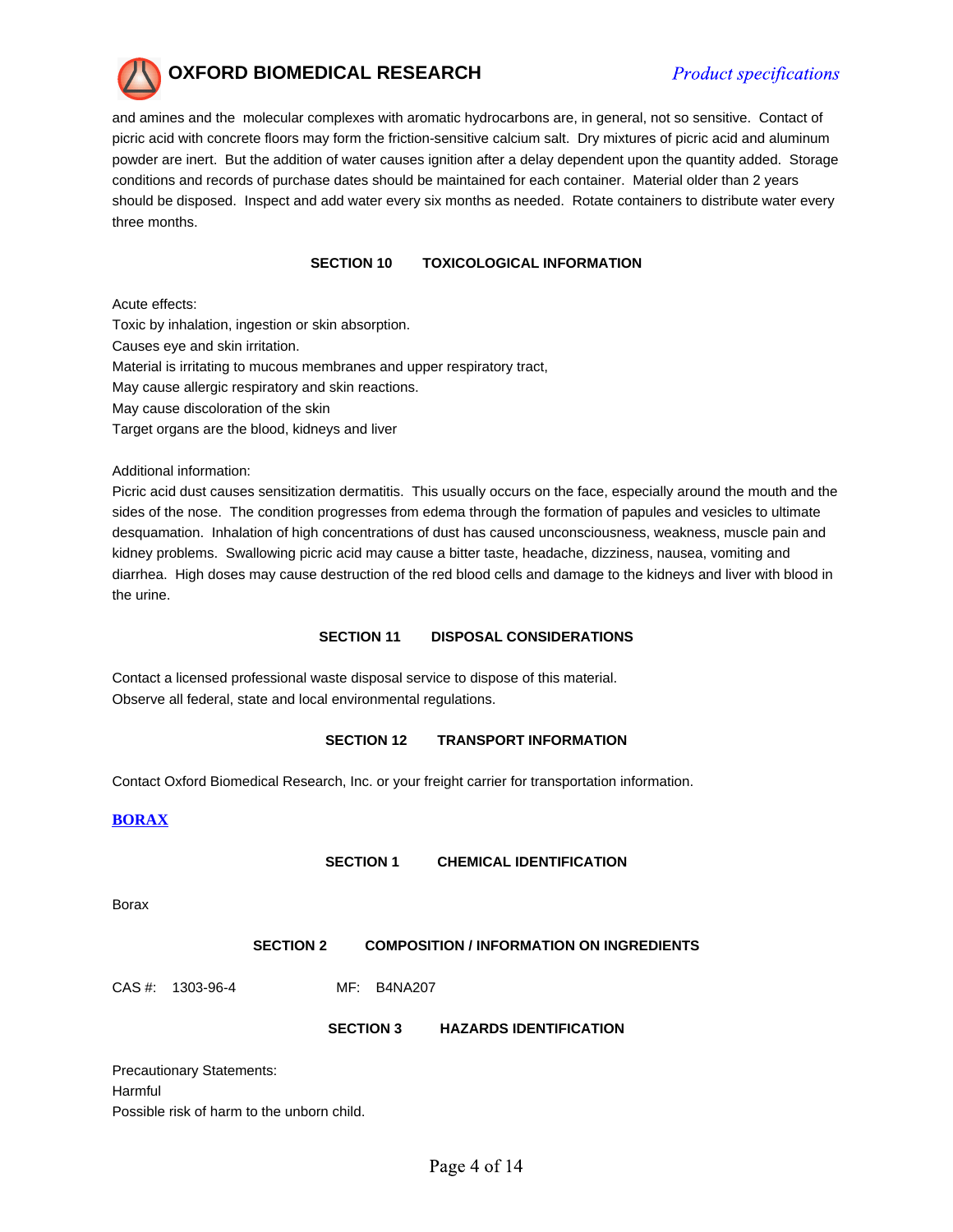

Possible risk of impaired fertility. Irritation to eyes, respiratory system and skin. Target organs: Central nervous system, kidneys In case of accident or if you feel unwell, seek medical advice immediately In case of contact with eyes, rinse immediately with plenty of water and seek medical advice Wear suitable protective clothing, gloves and eye / face protection. Do not breathe the dust.

#### **SECTION 4 FIRST-AID MEASURES**

When swallowed, wash out mouth with water if the person is conscious. Call a physician. If inhaled, remove to fresh air. If not breathing, give artificial respiration. If breathing is difficult, give oxygen. In case of contact, immediately wash skin with soap and copious amounts of water. In case of contact, immediately flush eyes with copious amounts of water for at least 15 minutes.

# **SECTION 5 FIRE FIGHTING MEASURES**

Extinguishing media: Water spray, carbon dioxide, dry chemical powder or appropriate foam.

Special firefighting procedures: Wear self contained breathing apparatus and protective clothing to prevent contact with skin and eyes.

Unusual fire and explosions hazards: Emits toxic fumes under fire conditions.

# **SECTION 6 ACCIDENTAL RELEASE MEASURES**

Evacuate area.

Wear self-contained breathing apparatus, rubber boots and heavy rubber gloves.

Sweep up, place in a bag and hold for waste disposal.

Avoid raising dust.

Ventilate area and wash spill site after material pickup is complete.

# **SECTION 7 EXPOSURE CONTROLS / PERSONAL PROTECTION**

Wash contaminated clothing before reuse. Wash thoroughly after handling. Wear appropriate NIOSH / MSHA approved respirator, chemical-resistant gloves, safety goggles and other protective clothing. Use only in a chemical fume hood. Safety shower and eye bath.

Do not breathe dust.

Do not get in eyes, on skin or on clothing.

Avoid prolonged or repeated exposure.

Keep container tightly closed.

Store in a cool, dry place.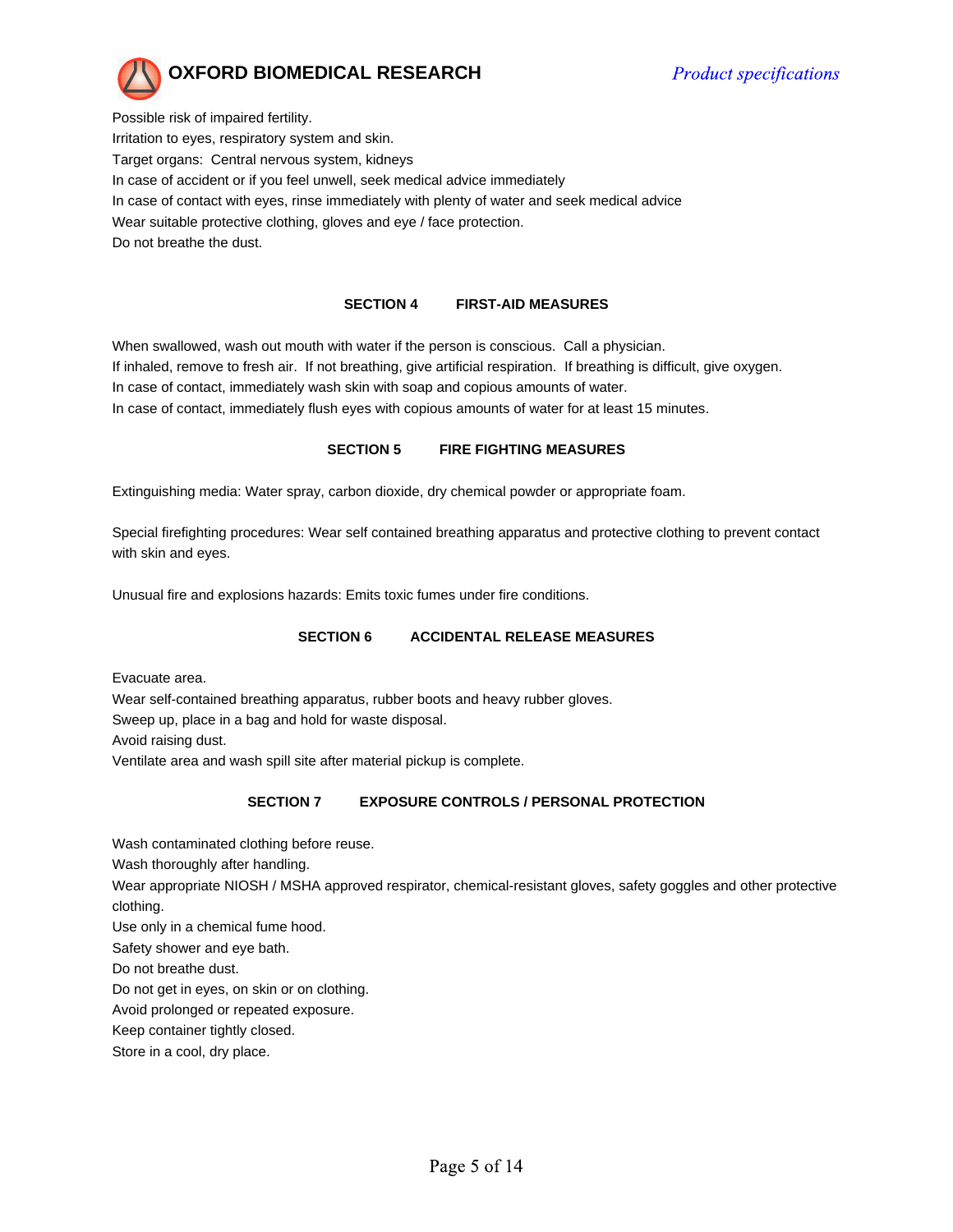

**SECTION 8 PHYSICAL AND CHEMICAL PROPERTIES**

Physical properties: Solubility: water Specific gravity: 1.73 pH: 9.0 – 9.5

### **SECTION 9 STABILITY AND REACTIVITY**

Incompatibilities: Reacts violently with: potassium, acid anhydrides

Hazardous combustion or decomposition products: Boron oxides

### **SECTION 10 TOXICOLOGICAL INFORMATION**

Acute effects:

Toxicity reported for borates in humans: Ingestion or absorption may cause nausea, vomiting, diarrhea, abdominal cramps, erythematous lesions on the skin and mucous membranes. Other symptoms include: circulatory collapse, tachycardia, cyanosis, delirium, convulsions and coma. Death has been reported to occur in infants from less than 5 grams and in adults from 5 to 20 grams. Material is irritant to the mucous membranes and upper respiratory trace. May be harmful by inhalation, ingestion or skin absorption. Causes eye and skin irritation.

Chronic effects:

Possible risk of congenital malformation in the fetus.

Overexposure may cause reproductive disorders based on tests with laboratory animals. Target organs: central nervous system, kidneys and testes

# **SECTION 11 DISPOSAL CONSIDERATIONS**

Contact a licensed professional waste disposal service to dispose of this material. Observe all federal, state and local environmental regulations.

#### **SECTION 12 TRANSPORT INFORMATION**

Contact Oxford Biomedical Research, Inc. or your freight carrier for transportation information.

# **R2 ALKALI SOLUTION (1 N NaOH)**

**SECTION 1 CHEMICAL IDENTIFICATION**

Sodium Hydroxide

# **SECTION 2 COMPOSITION / INFORMATION ON INGREDIENTS**

CAS #: 1310-73-2 EC NO: 215-185-5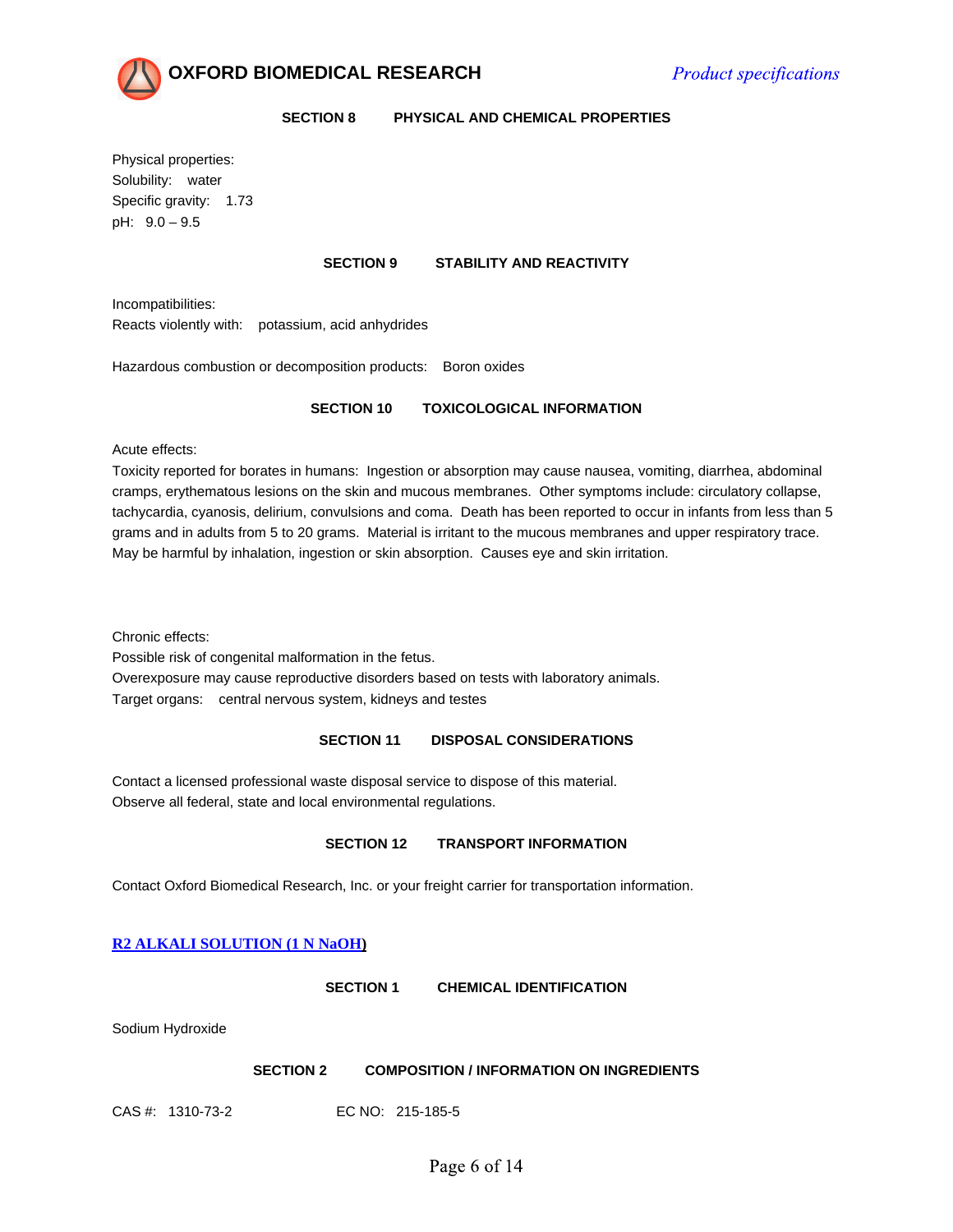

# **SECTION 3 HAZARDS IDENTIFICATION**

Precautionary statements:

Corrosive

Causes Burns.

In case of contact with eyes, rinse immediately with plenty of water and seek medical advice.

Immediately take off all contaminated clothing.

Wear suitable protective clothing, gloves and eye / face protection.

In case of an accident or if you feel unwell, seek medical advice immediately.

#### **SECTION 4 FIRST-AID MEASURES**

When swallowed, wash out mouth with water if the person is conscious. Call a physician.

Do not induce vomiting.

If inhaled, remove to fresh air. If not breathing, give artificial respiration. If breathing is difficult, give oxygen.

In case of skin contact, flush with copious amounts of water for at least 15 minutes. Remove contaminated clothing and shoes. Call a

physician.

In case of contact with eyes, flush with copious amounts of water for at least 15 minutes. Assure adequate flushing by separating the

eyelids with fingers. Call a physician.

#### **SECTION 5 FIRE FIGHTING MEASURES**

Extinguishing media: Dry chemical powder. Do not use water.

Special firefighting procedures:

Wear self-contained breathing apparatus and protective clothing to prevent contact with skin and eyes.

Unusual fire and explosions hazards: Emits toxic fumes under fire conditions.

#### **SECTION 6 ACCIDENTAL RELEASE MEASURES**

Wear self-contained breathing apparatus, rubber boots and heavy rubber gloves. Evacuate area.

Absorb on sand or vermiculite and place in closed containers for disposal.

Ventilate area and wash spill site after material pickup is complete.

#### **SECTION 7 EXPOSURE CONTROLS / PERSONAL PROTECTION**

Safety shower and eye bath. Use only in a chemical fume hood. Wash contaminated clothing before reuse. Discard contaminated shoes. Wash thoroughly after handling. Do not breathe vapor. Do not get in eyes, on skin or on clothing.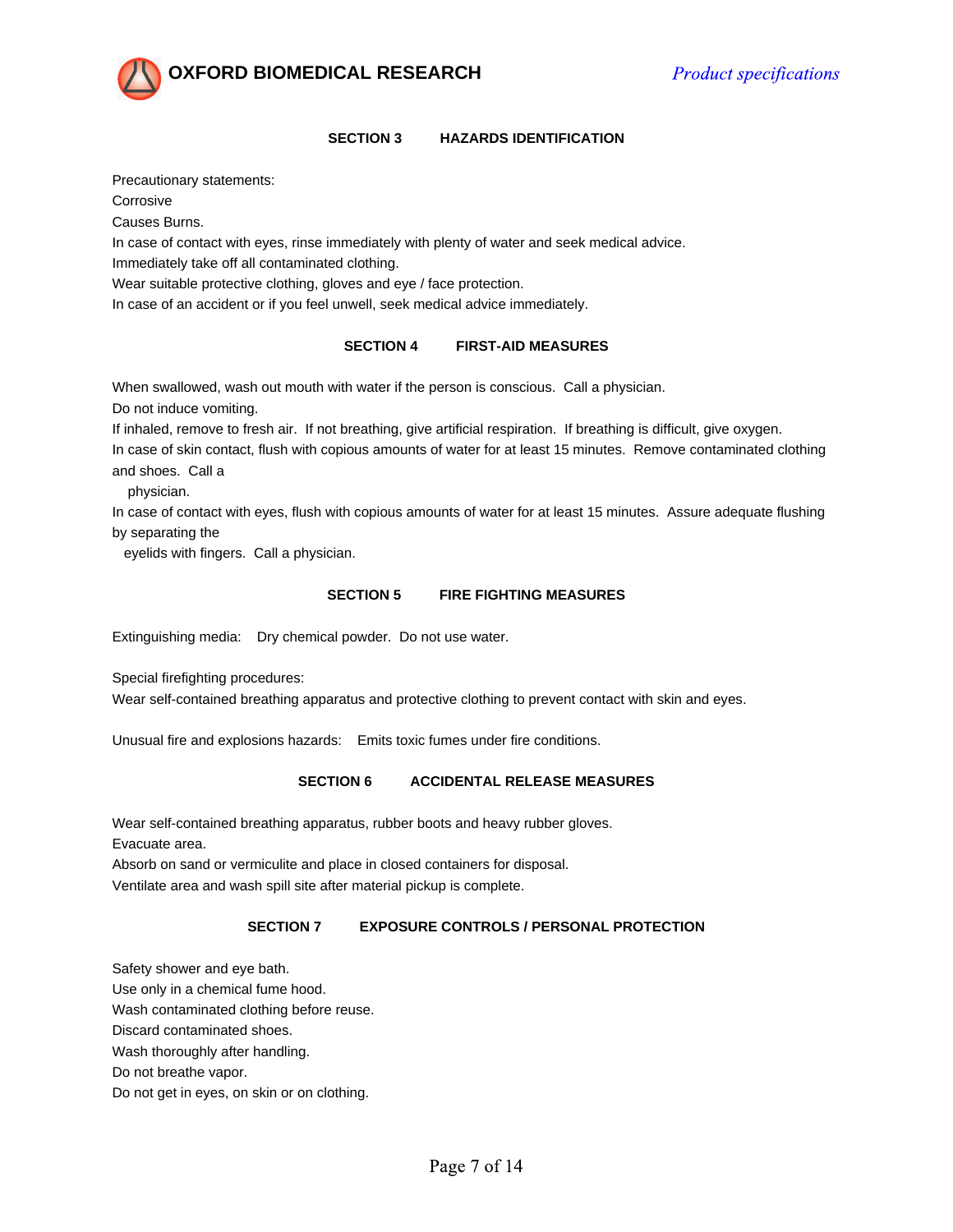

Avoid prolonged or repeated exposure. Use NIOSH / MSHA approved respirator. Use chemical resistant gloves. Use chemical safety goggles Faceshield (8 inch minimum) Keep container tightly closed. Store in a cool, dry place.

#### **SECTION 8 PHYSICAL AND CHEMICAL PROPERTIES**

Appearance and odor: Liquid

#### **SECTION 9 STABILITY AND REACTIVITY**

This compound is stable

Conditions to avoid: Sensitive to air and absorbs  $\mathsf{CO}_2^{\mathstrut}$  from air.

Incompatibilities: Acids Organic materials Chlorinated solvents Aluminum Phosphorus Tin / tin oxides Zinc

Hazardous combustion or decomposition products: Sodium / sodium oxides

Hazardous polymerization will not occur.

#### **SECTION 10 TOXICOLOGICAL INFORMATION**

Acute effects:

Causes burns.

May be harmful if absorbed through the skin.

May be harmful if inhaled.

Material is extremely destructive to the tissue of the mucous membranes and upper respiratory tract, eyes and skin. May be harmful if swallowed.

Inhalation may result in spasm, inflammation and edema of the larynx and bronchi, chemical pneumonitis and pulmonary edema.

Symptoms of exposure may include burning sensation, coughing, wheezing, laryngitis, shortness of breath, headache and nausea.

#### **SECTION 11 DISPOSAL CONSIDERATIONS**

Contact a licensed professional waste disposal service to dispose of the material.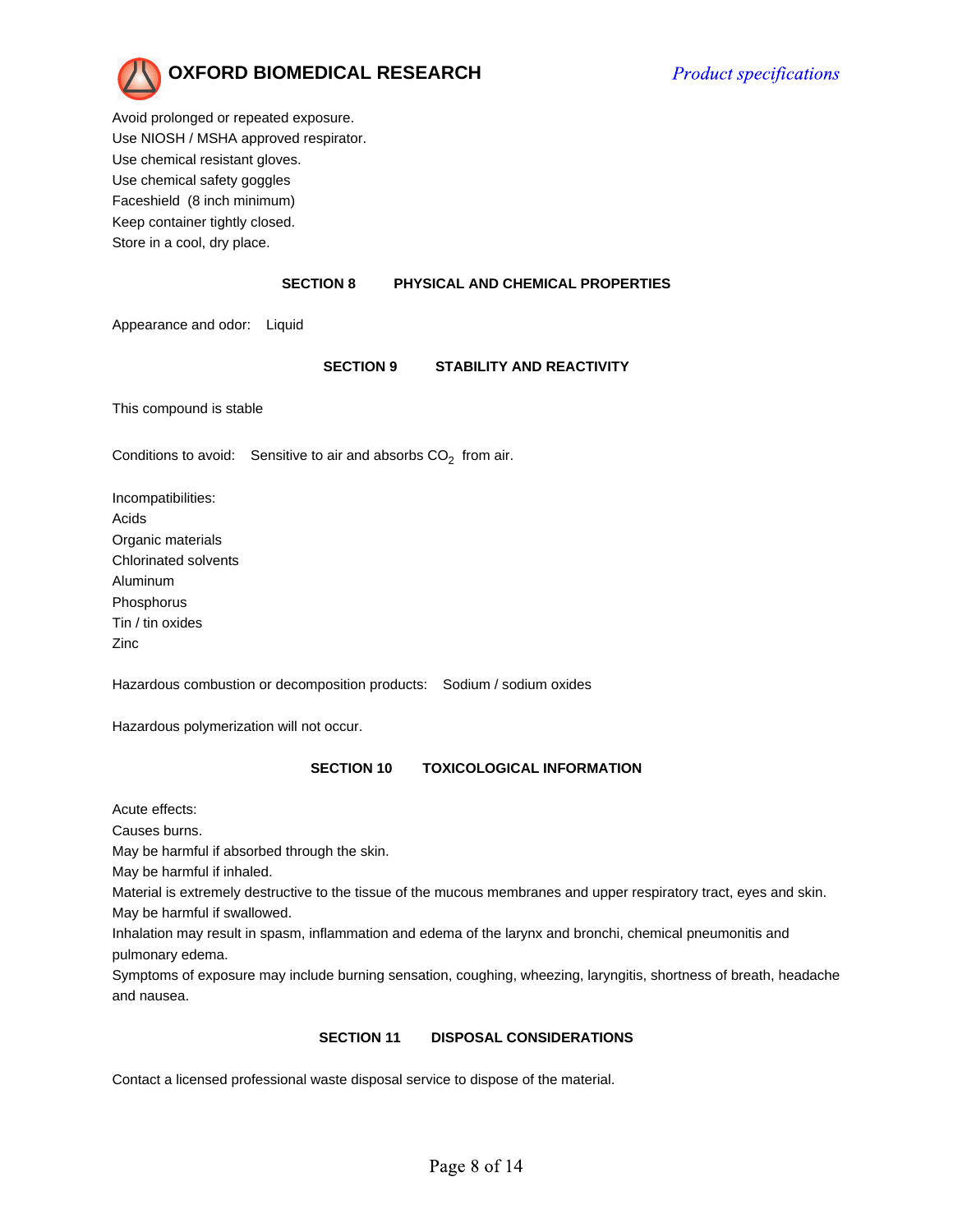

Dissolve or mix the material with a combustible solvent and burn in a chemical incinerator equipped with an afterburner and scrubber.

Observe all federal, state and local environmental regulations

### **SECTION 12 TRANSPORT INFORMATION**

Contact Oxford Biomedical Research, Inc. or your freight carrier for transportation information.

# **R3 ACID REAGENT (a mixture of sulfuric and acetic acid)**

# **SULFURIC ACID**

**SECTION 1 CHEMICAL IDENTIFICATION**

Sulfuric acid

**SECTION 2 COMPOSITION / INFORMATION ON INGREDIENTS**

CAS #: 7664-93-9 EC NO: 231-639-5

### **SECTION 3 HAZARDS IDENTIFICATION**

Precautionary statements:

Highly toxic

May cause cancer by inhalation.

Toxic by inhalation

Causes burns.

Target organs: Teeth and cardiovascular system

In case of accident or if you fell unwell, seek medical advice immediately.

Wear suitable protective clothing, gloves and eye / face protection.

Do not breathe vapor.

#### **SECTION 4 FIRST-AID MESURES**

When swallowed, wash out the mouth with water if the person is conscious. Call a physician. Do not induce vomiting. If inhaled, remove to fresh air. If not breathing, give artificial respiration. If breathing is difficult, give oxygen. In case of skin contact, flush with copious amounts of water for at least 15 minutes. Remove contaminated clothing and shoes. Call a physician. If case of contact with eyes, flush with copious amounts of water for at least 15 minutes. Assure adequate flushing by

separating the

eyelids with fingers. Call a physician.

#### **SECTION 5 FIRE FIGHTING MEASURES**

Extinguishing media: Noncombustible

Use extinguishing media appropriate to surrounding fire conditions.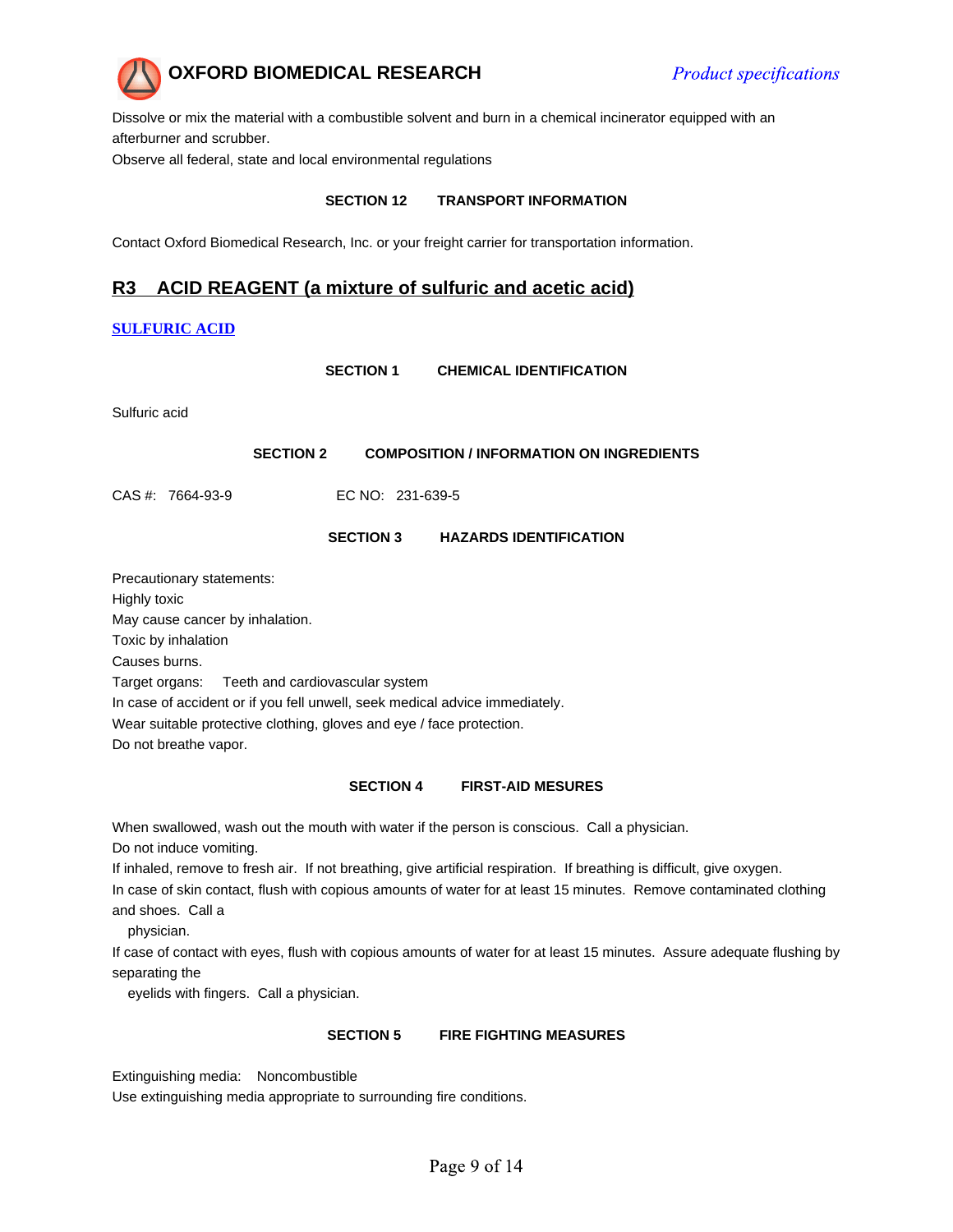

Special firefight procedures:

Wear self-contained breathing apparatus and protective clothing to prevent contact with skin and eyes.

Unusual fire and explosions hazards:

Emits toxic fumes under fire conditions.

Strong dehydrating agent which may cause ignition of finely divided materials on contact.

### **SECTION 6 ACCIDENTAL RELEASE MEASURES**

Wear self-contained breathing apparatus, rubber boots and heavy rubber gloves. Cover with dry lime or soda ash, then pick up and keep in a closed container and hold for waste disposal. Ventilate area and wash spill site after material pickup is complete. Evacuate Area

# **SECTION 7 EXPOSURE CONTROLS / PERSONAL PROTECTION**

Safety shower and eye bath. Use only in a chemical fume hood. Wash contaminated clothing before reuse. Discard contaminated shoes. Wash thoroughly after handling. Do not breathe vapor. Do not get in eyes, on skin or on clothing. Avoid prolonged or repeated exposure. Use NIOSH / MSHA approved respirator. Use chemical resistant gloves. Use chemical safety goggles. Faceshield (8 inch minimum). Keep container tightly closed. Store in a cook, dry place.

#### **SECTION 8 PHYSICAL AND CHEMICAL PROPERTIES**

Appearance and odor: Clear, colorless liquid

Physical properties: Vapor pressure: 1MM 145.8°C Specific gravity: 1.840 Vapor density:  $< 3$  @ 25 $\degree$ C

# **SECTION 9 STABILITY AND REACTIVITY**

This compound is stable.

Incompatibilities: Bases and halides

Hazardous combustion or decomposition products: Sulfur oxides and hydrogen sulfide gas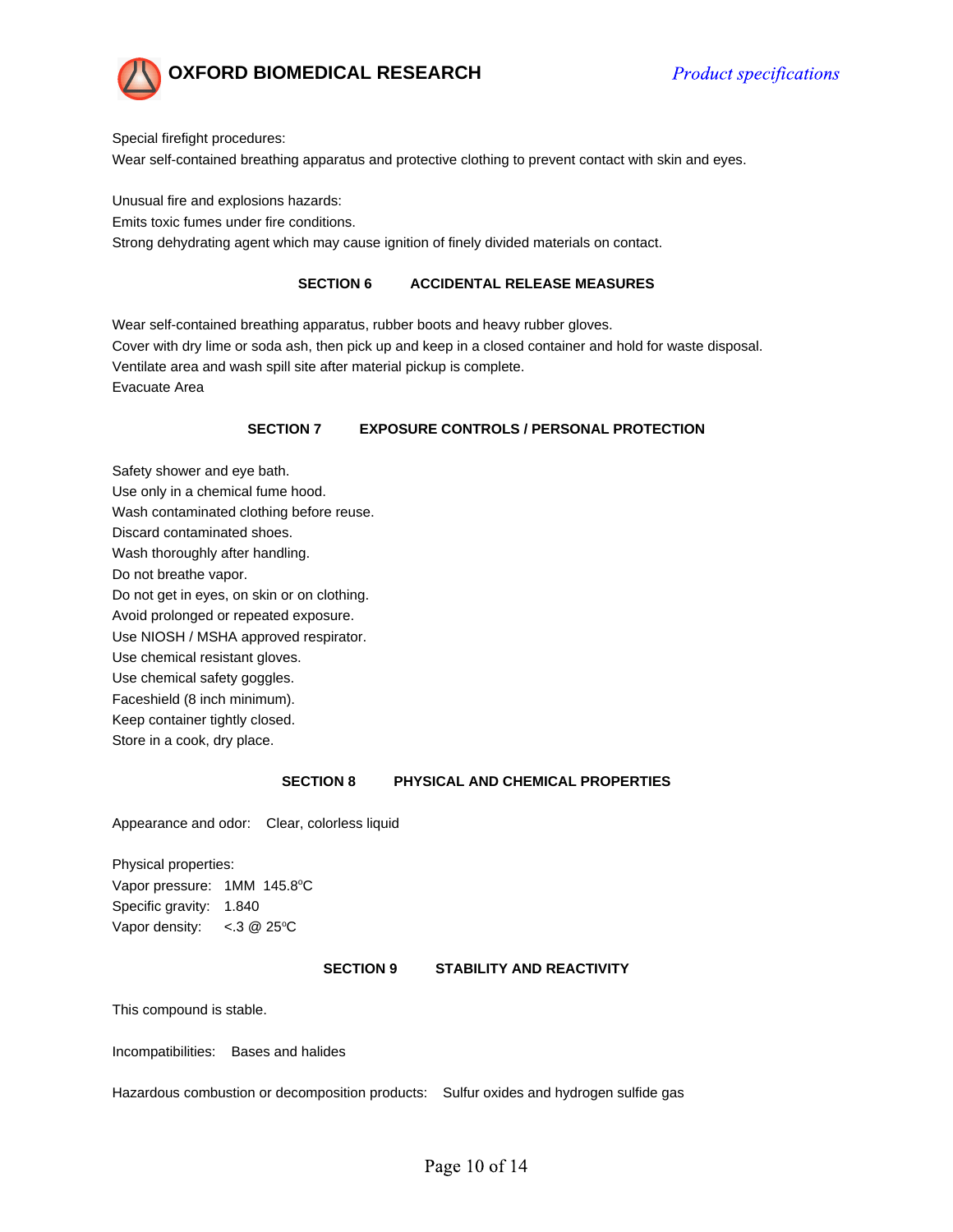

Hazardous polymerization will not occur.

## **SECTION 10 TOXICOLOGICAL INFORMATION**

Acute effects:

Causes burns.

May be harmful if absorbed through the skin.

Material is extremely destructive to the tissue of the mucous membranes and upper respiratory tract, eyes and skin. Toxic if inhaled.

May be harmful if swallowed.

Inhalation may result in spasm, inflammation and edema of the larynx and bronchi, chemical pneumonitis and pulmonary edema.

Symptoms of exposure may include burning sensation, coughing, wheezing, laryngitis, shortness of breath, headache and nausea.

All the chemical physical and toxicological properties of this compound have not been thoroughly investigated.

Chronic effects: Carcinogenic

### **SECTION 11 DISPOSAL CONSIDERATIONS**

Contact a licensed professional waste disposal service to dispose of the material.

Dissolve or mix the material with a combustible solvent and burn in a chemical incinerator equipped with an afterburner and scrubber.

Observe all federal, state and local environmental regulations

#### **SECTION 12 TRANSPORT INFORMATION**

Contact Oxford Biomedical Research, Inc. or your freight carrier for transportation information.

# **ACETIC ACID**

**SECTION 1 CHEMICAL IDENTIFICATION**

Acetic acid glacial

**SECTION 2 COMPOSITION / INFORMATION ON INGREDIENTS**

CAS #: 64-19-7 EC NO: 200-580-7

**SECTION 3 HAZARDS IDENTIFICATION**

Precautionary statements: **Combustible** Corrosive Causes sever burns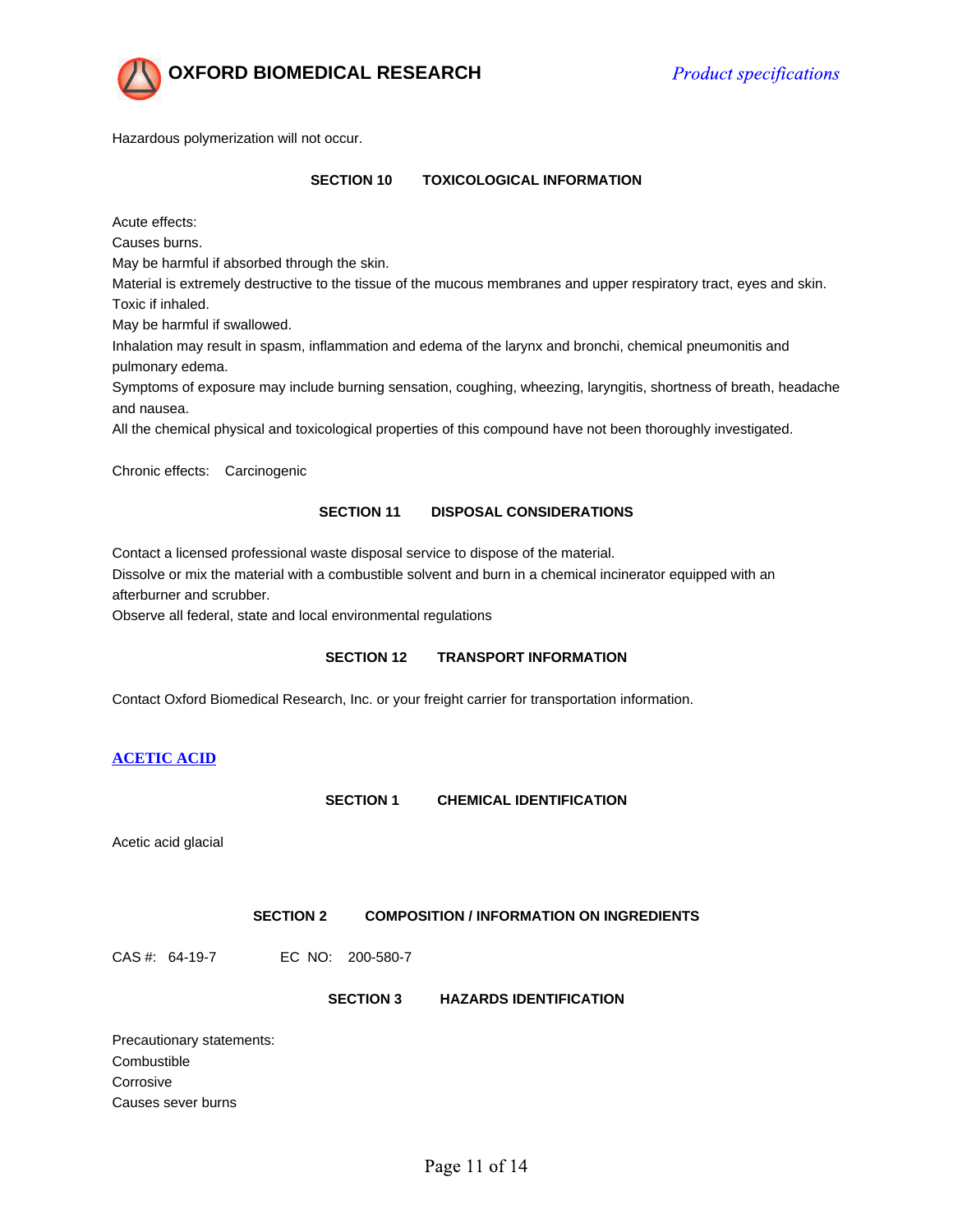

Harmful in contact with skin.

Lachrymator

Target organs: Teeth and kidneys

Keep away from sources of ignition – No smoking.

In case of an accident or if you feel unwell, seek medical advice immediately.

In case of contact with eyes, rinse immediately with plenty of water and seek medical advice.

Wear suitable protective clothing, gloves and eye / face protection.

# **SECTION 4 FIRST-AID MESURES**

When swallowed, wash out the mouth with water if the person is conscious. Call a physician.

Do not induce vomiting.

If inhaled, remove to fresh air. If not breathing, give artificial respiration. If breathing is difficult, give oxygen. In case of skin contact, flush with copious amounts of water for at least 15 minutes. Remove contaminated clothing

and shoes. Call a

physician.

If case of contact with eyes, flush with copious amounts of water for at least 15 minutes. Assure adequate flushing by separating the

eyelids with fingers. Call a physician.

# **SECTION 5 FIRE FIGHTING MEASURES**

Extinguishing media: Carbon dioxide, dry chemical powder or appropriate foam.

Special firefight procedures: Wear self-contained breathing apparatus and protective clothing to prevent contact with skin and eyes.

Unusual fire and explosions hazards: Emits toxic fumes under fire conditions.

# **SECTION 6 ACCIDENTAL RELEASE MEASURES**

Wear self-contained breathing apparatus, rubber boots and heavy rubber gloves. Cover with dry lime or soda ash, then pick up and keep in a closed container and hold for waste disposal. Ventilate area and wash spill site after material pickup is complete. Evacuate Area

# **SECTION 7 EXPOSURE CONTROLS / PERSONAL PROTECTION**

- Safety shower and eye bath.
- Use only in a chemical fume hood.
- Wash contaminated clothing before reuse.
- Discard contaminated shoes.
- Wash thoroughly after handling.
- Do not breathe vapor.
- Do not get in eyes, on skin or on clothing.
- Avoid prolonged or repeated exposure.
- Use NIOSH / MSHA approved respirator.
- Use chemical resistant gloves.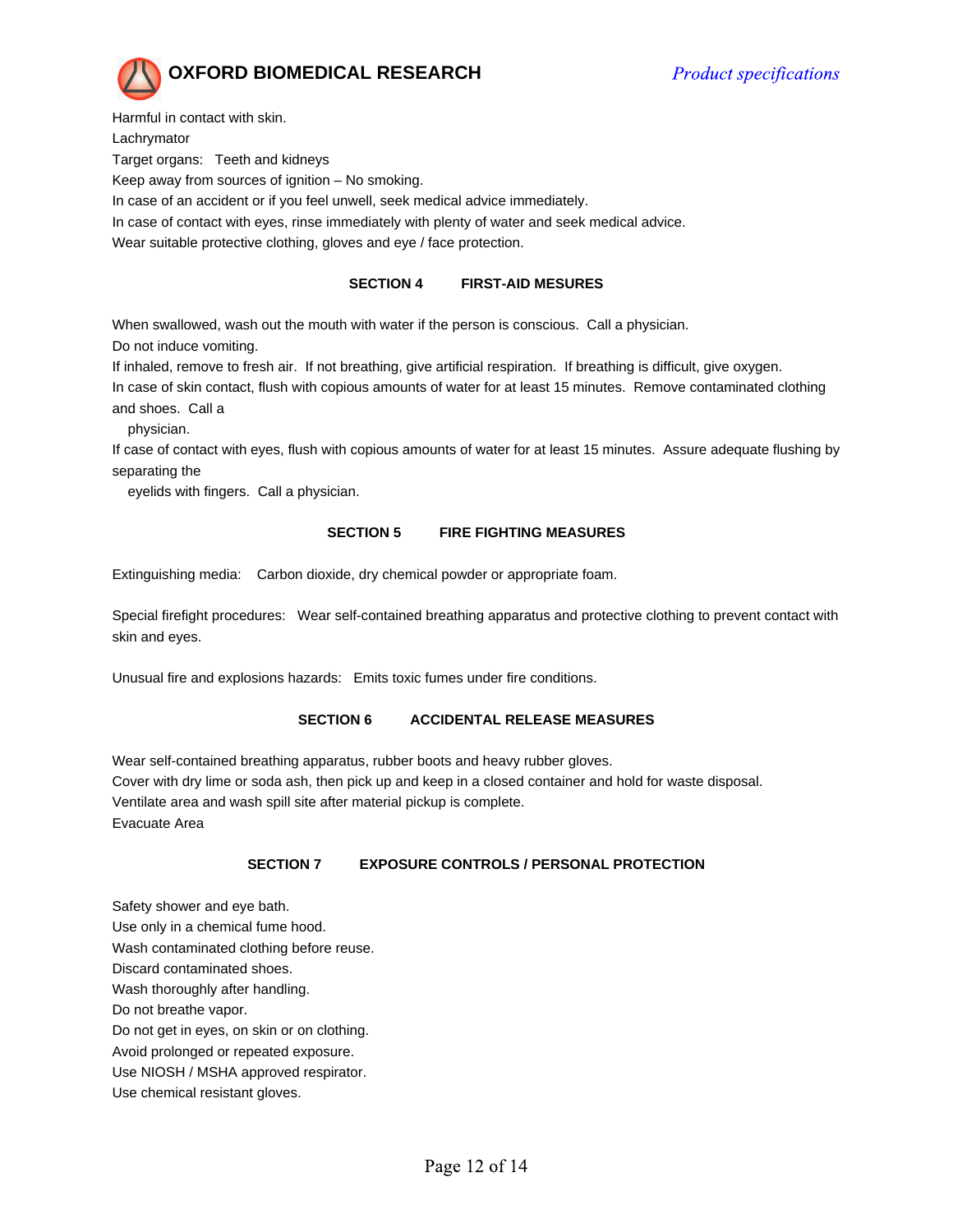

Use chemical safety goggles. Faceshield (8 inch minimum). Keep container tightly closed. Store in a cook, dry place.

### **SECTION 8 PHYSICAL AND CHEMICAL PROPERTIES**

Appearance and odor: Liquid

Physical properties: Boiling point: 117-118°C Melting point: 16.2°C Flashpoint: 40°C Explosion limits in air: Upper 19.9 % Lower 4 % Vapor pressure: 11.4 MM Specific gravity: 1.049 Vapor density: 2.07 G/L

#### **SECTION 9 STABILITY AND REACTIVITY**

This compound is stable.

Incompatibilities: Protect from moisture. Oxidizing Agents Soluble carbonates and phosphates Hydroxides Oxides Metals Peroxides Permanganates Amines Alcohols

Hazardous combustion or decomposition products: Carbon monoxide and carbon dioxide

Hazardous polymerization will not occur.

#### **SECTION 10 TOXICOLOGICAL INFORMATION**

Acute effects:

Causes burns.

Harmful if absorbed through the skin.

Material is extremely destructive to the tissue of the mucous membranes and upper respiratory tract, eyes and skin.

May be harmful if inhaled.

May be harmful if swallowed.